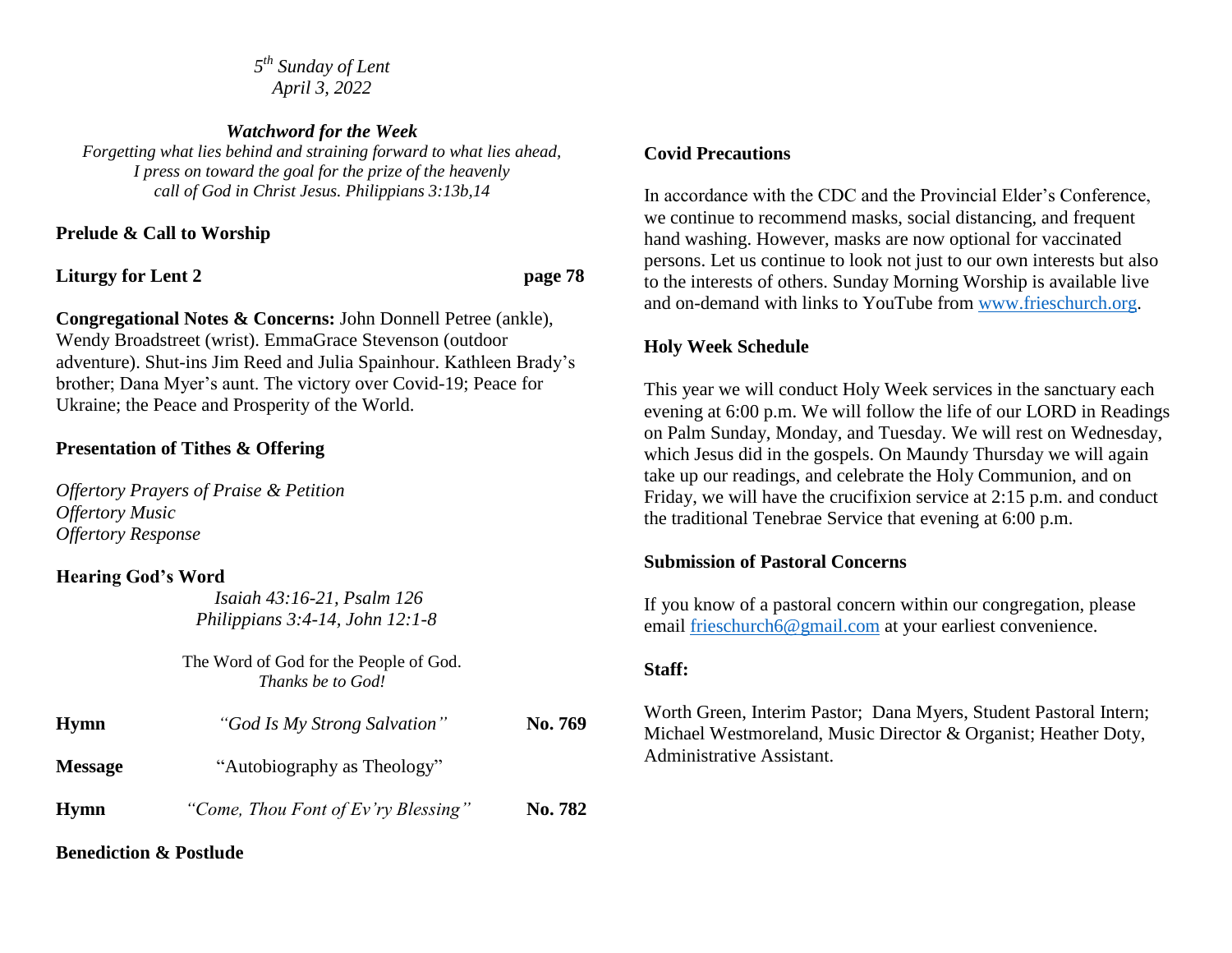### **Calendar of Events**

**Sunday** April 3 - 11:00 a.m. Worship, 2:00-4:00 p.m. Birthday Celebration for Doris Collier in the Fellowship Hall

- **Palm Sunday** April 10 11:00 a.m. Worship 6:00 p.m. Holy Week Readings
- **Monday** April 11 6:00 p.m. Holy Week Readings
- **Tuesday** April 12 6:00 p.m. Holy Week Readings
- **Maundy** April 14 6:00 p.m. Holy Communion
- **Thursday**
- **Good Friday** April 15 2:15 p.m. Crucifixion Service, 6:00 p.m. Tenebrae Service
- Easter April 17 6:00 a.m. Easter Sunrise Service at God's Acre, **Sunday** 11:00 a.m. Easter Morning Worship

# **Fries Memorial Moravian Church**

*April 3, 2022*



**251 North Hawthorne Road Winston-Salem, N.C. 27104 frieschurch.org frieschurch@gmail.com**

*The Motto: In Essentials, Unity; in Non-Essentials, Liberty; in All Things, Love."*

*The Good News: God Creates, Redeems, and Sustains, That we might respond in Faith, Love, and Hope!*

**April 3, 2022 Scripture**

**Save the Date** - Community Shred Day on April 30 - 9:00 a.m. to Noon

**Statistics**

Attendance at 3/27/2022 Worship: 52